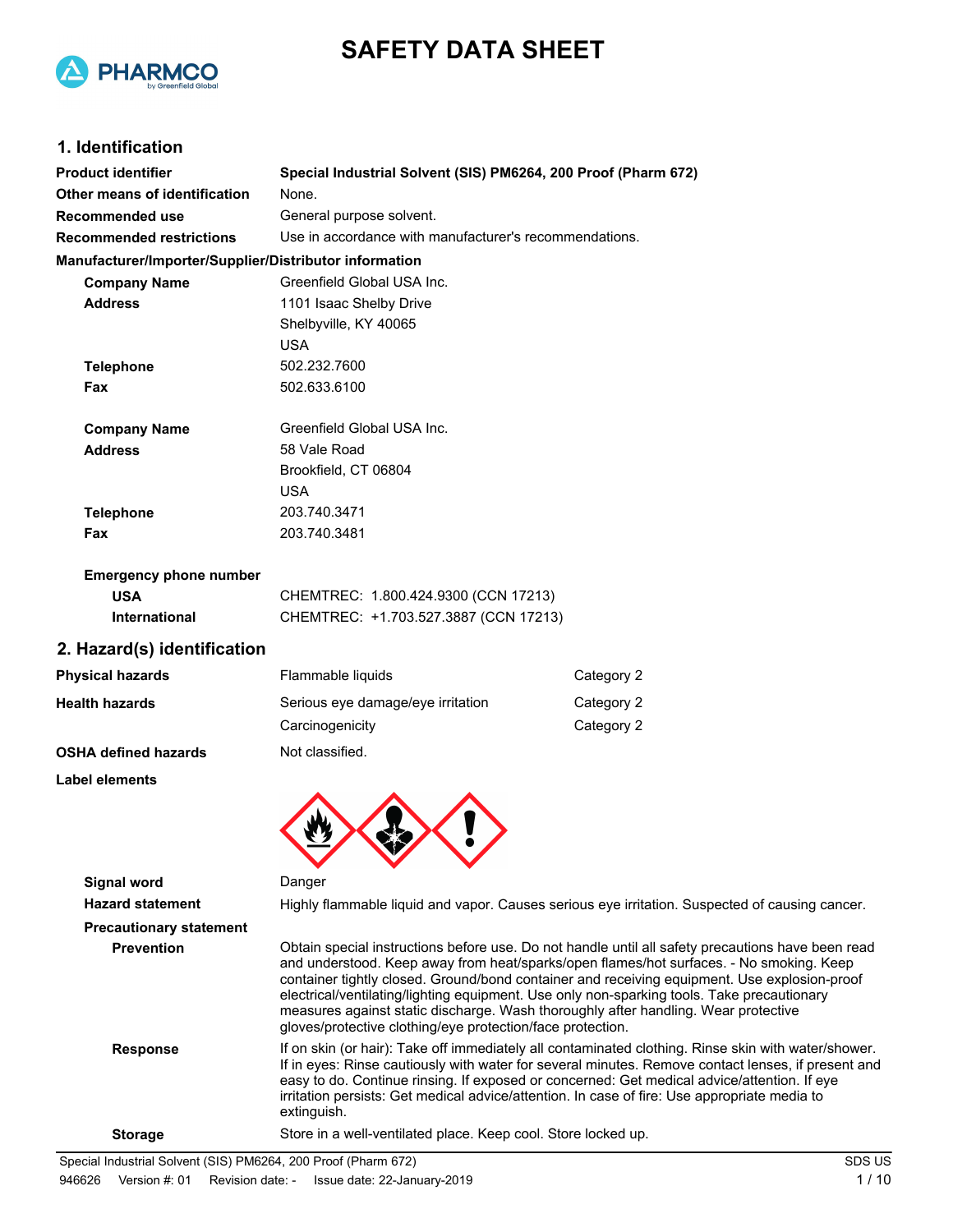**Supplemental information** None.

## **3. Composition/information on ingredients**

**Mixtures**

| <b>Chemical name</b>   | <b>CAS number</b> | %    |
|------------------------|-------------------|------|
| Ethyl alcohol          | 64-17-5           | 85.4 |
| Propan-2-ol            | 67-63-0           | 8.67 |
| n-propyl acetate       | 109-60-4          | 5.03 |
| 2-Pentanone, 4-methyl- | 108-10-1          | 0.91 |

**Composition comments** All concentrations are in percent by weight unless otherwise indicated.

### **4. First-aid measures**

| <b>Inhalation</b>                                                            | Move to fresh air. Call a physician if symptoms develop or persist.                                                                                                                                                                                                                                                                |
|------------------------------------------------------------------------------|------------------------------------------------------------------------------------------------------------------------------------------------------------------------------------------------------------------------------------------------------------------------------------------------------------------------------------|
| <b>Skin contact</b>                                                          | Take off immediately all contaminated clothing. Rinse skin with water/shower. Get medical<br>attention if irritation develops and persists.                                                                                                                                                                                        |
| Eye contact                                                                  | Immediately flush eyes with plenty of water for at least 15 minutes. Remove contact lenses, if<br>present and easy to do. Continue rinsing. Get medical attention if irritation develops and persists.                                                                                                                             |
| Ingestion                                                                    | Rinse mouth. Get medical attention if symptoms occur.                                                                                                                                                                                                                                                                              |
| <b>Most important</b><br>symptoms/effects, acute and<br>delayed              | Headache. Severe eye irritation. Symptoms may include stinging, tearing, redness, swelling, and<br>blurred vision. Coughing.                                                                                                                                                                                                       |
| Indication of immediate<br>medical attention and special<br>treatment needed | Provide general supportive measures and treat symptomatically. Thermal burns: Flush with water<br>immediately. While flushing, remove clothes which do not adhere to affected area. Call an<br>ambulance. Continue flushing during transport to hospital. Keep victim under observation.<br>Symptoms may be delayed.               |
| <b>General information</b>                                                   | Take off all contaminated clothing immediately. IF exposed or concerned: Get medical<br>advice/attention. Ensure that medical personnel are aware of the material(s) involved, and take<br>precautions to protect themselves. Wash contaminated clothing before reuse. Show this safety<br>data sheet to the doctor in attendance. |
| 5. Fire-fighting measures                                                    |                                                                                                                                                                                                                                                                                                                                    |
| Suitable extinguishing media                                                 | Water fog. Alcohol resistant foam. Dry chemical powder. Carbon dioxide (CO2).                                                                                                                                                                                                                                                      |
| Unsuitable extinguishing<br>media                                            | Do not use water jet as an extinguisher, as this will spread the fire.                                                                                                                                                                                                                                                             |
| Specific hazards arising from<br>the chemical                                | Vapors may form explosive mixtures with air. Vapors may travel considerable distance to a source<br>of ignition and flash back. During fire, gases hazardous to health may be formed. Combustion<br>products may include: carbon oxides.                                                                                           |
| Special protective equipment<br>and precautions for firefighters             | Self-contained breathing apparatus and full protective clothing must be worn in case of fire.                                                                                                                                                                                                                                      |
| <b>Fire fighting</b><br>equipment/instructions                               | In case of fire and/or explosion do not breathe fumes. Move containers from fire area if you can do<br>so without risk. Use water spray to keep fire-exposed containers cool.                                                                                                                                                      |
| <b>Specific methods</b>                                                      | Use standard firefighting procedures and consider the hazards of other involved materials.                                                                                                                                                                                                                                         |
| <b>General fire hazards</b>                                                  | Highly flammable liquid and vapor.                                                                                                                                                                                                                                                                                                 |

### **6. Accidental release measures**

Keep unnecessary personnel away. Keep people away from and upwind of spill/leak. Eliminate all ignition sources (no smoking, flares, sparks, or flames in immediate area). Wear appropriate protective equipment and clothing during clean-up. Do not touch damaged containers or spilled material unless wearing appropriate protective clothing. Ventilate closed spaces before entering them. Local authorities should be advised if significant spillages cannot be contained. For personal protection, see section 8 of the SDS. **Personal precautions, protective equipment and emergency procedures**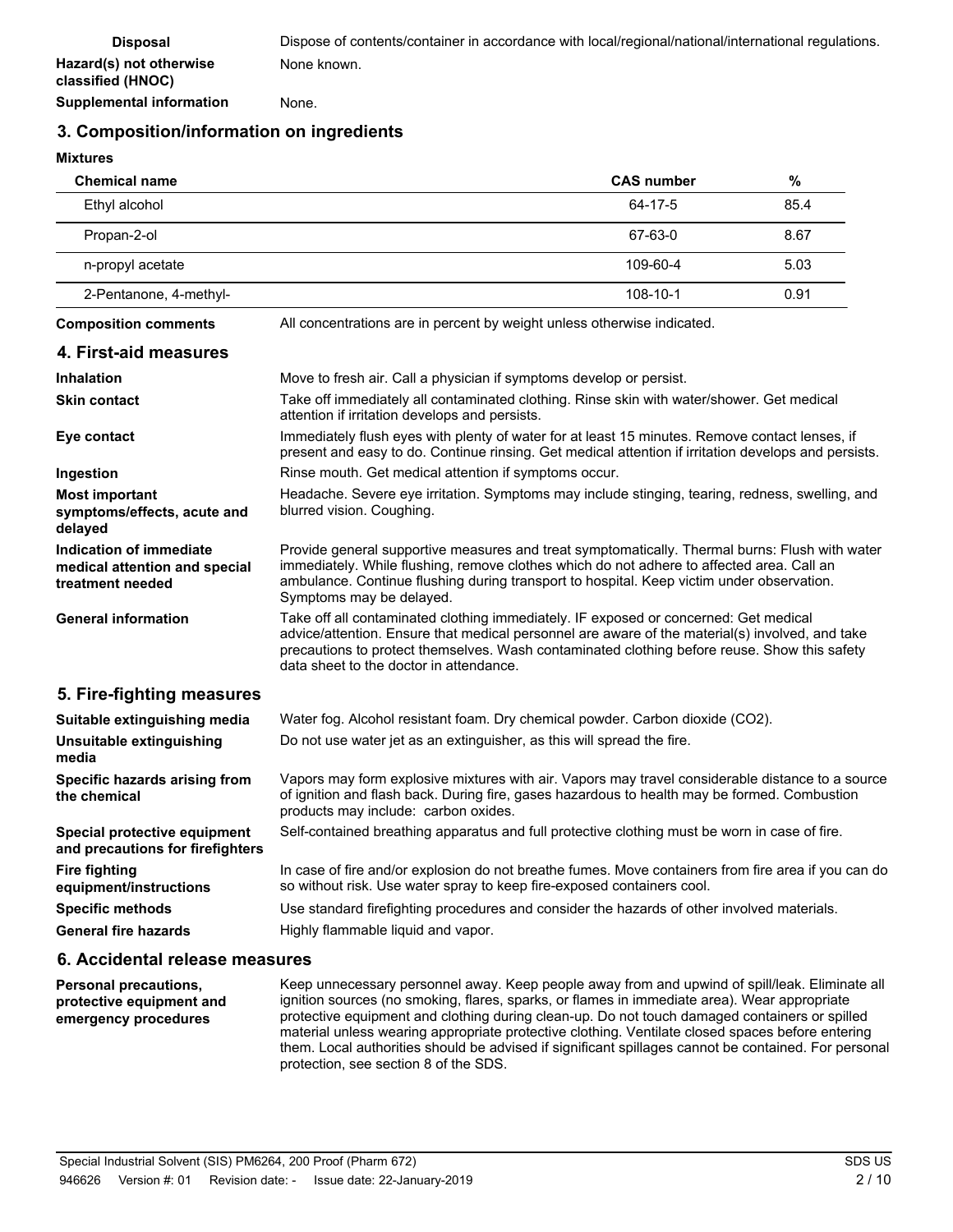| Methods and materials for<br>containment and cleaning up        | Eliminate all ignition sources (no smoking, flares, sparks, or flames in immediate area). Keep<br>combustibles (wood, paper, oil, etc.) away from spilled material. Take precautionary measures<br>against static discharge. Use only non-sparking tools.                                                                                                                                                                                                                                                                                                                                                                                                                                                                          |  |  |
|-----------------------------------------------------------------|------------------------------------------------------------------------------------------------------------------------------------------------------------------------------------------------------------------------------------------------------------------------------------------------------------------------------------------------------------------------------------------------------------------------------------------------------------------------------------------------------------------------------------------------------------------------------------------------------------------------------------------------------------------------------------------------------------------------------------|--|--|
|                                                                 | Large Spills: Stop the flow of material, if this is without risk. Dike the spilled material, where this is<br>possible. Use a non-combustible material like vermiculite, sand or earth to soak up the product<br>and place into a container for later disposal. Following product recovery, flush area with water.                                                                                                                                                                                                                                                                                                                                                                                                                 |  |  |
|                                                                 | Small Spills: Absorb with earth, sand or other non-combustible material and transfer to containers<br>for later disposal. Wipe up with absorbent material (e.g. cloth, fleece). Clean surface thoroughly to<br>remove residual contamination.                                                                                                                                                                                                                                                                                                                                                                                                                                                                                      |  |  |
|                                                                 | Never return spills to original containers for re-use. Put material in suitable, covered, labeled<br>containers. For waste disposal, see section 13 of the SDS.                                                                                                                                                                                                                                                                                                                                                                                                                                                                                                                                                                    |  |  |
| <b>Environmental precautions</b>                                | Avoid discharge into drains, water courses or onto the ground.                                                                                                                                                                                                                                                                                                                                                                                                                                                                                                                                                                                                                                                                     |  |  |
| 7. Handling and storage                                         |                                                                                                                                                                                                                                                                                                                                                                                                                                                                                                                                                                                                                                                                                                                                    |  |  |
| <b>Precautions for safe handling</b>                            | Obtain special instructions before use. Do not handle until all safety precautions have been read<br>and understood. Do not handle, store or open near an open flame, sources of heat or sources of<br>ignition. Protect material from direct sunlight. When using do not smoke. Explosion-proof general<br>and local exhaust ventilation. Take precautionary measures against static discharges. All<br>equipment used when handling the product must be grounded. Use non-sparking tools and<br>explosion-proof equipment. Avoid contact with eyes. Avoid prolonged exposure. Should be<br>handled in closed systems, if possible. Wear appropriate personal protective equipment. Observe<br>good industrial hygiene practices. |  |  |
| Conditions for safe storage,<br>including any incompatibilities | Store locked up. Keep away from heat, sparks and open flame. Prevent electrostatic charge<br>build-up by using common bonding and grounding techniques. Store in a cool, dry place out of<br>direct sunlight. Store in tightly closed container. Store in a well-ventilated place. Keep in an area<br>equipped with sprinklers. Store away from incompatible materials (see Section 10 of the SDS).                                                                                                                                                                                                                                                                                                                                |  |  |

## **8. Exposure controls/personal protection**

### **Occupational exposure limits**

### **US. OSHA Table Z-1 Limits for Air Contaminants (29 CFR 1910.1000)**

| <b>Components</b>                           | <b>Type</b> | <b>Value</b> |  |
|---------------------------------------------|-------------|--------------|--|
| 2-Pentanone, 4-methyl-<br>$(CAS 108-10-1)$  | PEL         | 410 mg/m3    |  |
|                                             |             | 100 ppm      |  |
| Ethyl alcohol (CAS 64-17-5)                 | PEL         | 1900 mg/m3   |  |
|                                             |             | 1000 ppm     |  |
| n-propyl acetate (CAS<br>$109-60-4)$        | PEL         | 840 mg/m3    |  |
|                                             |             | 200 ppm      |  |
| Propan-2-ol (CAS 67-63-0)                   | PEL         | 980 mg/m3    |  |
|                                             |             | 400 ppm      |  |
| <b>US. ACGIH Threshold Limit Values</b>     |             |              |  |
| <b>Components</b>                           | <b>Type</b> | <b>Value</b> |  |
| 2-Pentanone, 4-methyl-<br>$(CAS 108-10-1)$  | <b>STEL</b> | 75 ppm       |  |
|                                             | <b>TWA</b>  | 20 ppm       |  |
| Ethyl alcohol (CAS 64-17-5)                 | <b>STEL</b> | 1000 ppm     |  |
| n-propyl acetate (CAS<br>$109-60-4)$        | <b>STEL</b> | 150 ppm      |  |
|                                             | <b>TWA</b>  | $100$ ppm    |  |
| Propan-2-ol (CAS 67-63-0)                   | <b>STEL</b> | 400 ppm      |  |
|                                             | <b>TWA</b>  | 200 ppm      |  |
| US. NIOSH: Pocket Guide to Chemical Hazards |             |              |  |
| <b>Components</b>                           | <b>Type</b> | <b>Value</b> |  |
| 2-Pentanone, 4-methyl-<br>(CAS 108-10-1)    | <b>STEL</b> | 300 mg/m3    |  |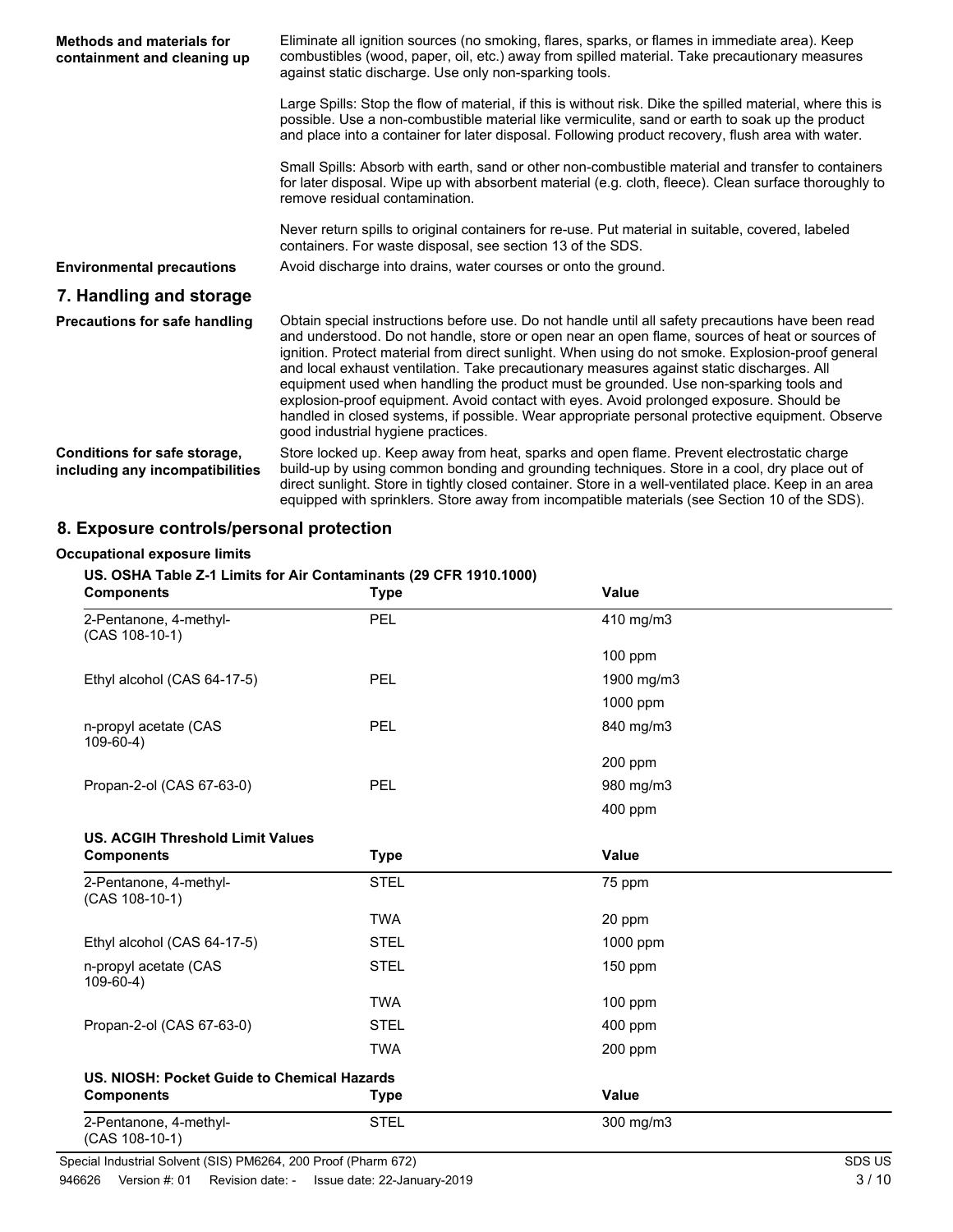# **US. NIOSH: Pocket Guide to Chemical Hazards**

| <b>Components</b>                    | <b>Type</b> | Value      |  |
|--------------------------------------|-------------|------------|--|
|                                      |             | 75 ppm     |  |
|                                      | <b>TWA</b>  | 205 mg/m3  |  |
|                                      |             | 50 ppm     |  |
| Ethyl alcohol (CAS 64-17-5)          | <b>TWA</b>  | 1900 mg/m3 |  |
|                                      |             | 1000 ppm   |  |
| n-propyl acetate (CAS<br>$109-60-4)$ | <b>STEL</b> | 1050 mg/m3 |  |
|                                      |             | 250 ppm    |  |
|                                      | <b>TWA</b>  | 840 mg/m3  |  |
|                                      |             | 200 ppm    |  |
| Propan-2-ol (CAS 67-63-0)            | <b>STEL</b> | 1225 mg/m3 |  |
|                                      |             | 500 ppm    |  |
|                                      | <b>TWA</b>  | 980 mg/m3  |  |
|                                      |             | 400 ppm    |  |

### **Biological limit values**

| <b>ACGIH Biological Exposure Indices</b>                              |                          |                                                               |                 |                                                                                                                                                                                                                                                                                                                                                                                                         |  |
|-----------------------------------------------------------------------|--------------------------|---------------------------------------------------------------|-----------------|---------------------------------------------------------------------------------------------------------------------------------------------------------------------------------------------------------------------------------------------------------------------------------------------------------------------------------------------------------------------------------------------------------|--|
| <b>Components</b>                                                     | Value                    | <b>Determinant</b>                                            | <b>Specimen</b> | <b>Sampling Time</b>                                                                                                                                                                                                                                                                                                                                                                                    |  |
| 2-Pentanone, 4-methyl-<br>$(CAS 108-10-1)$                            | $1$ mg/l                 | Methyl isobutyl<br>ketone                                     | Urine           | $\star$                                                                                                                                                                                                                                                                                                                                                                                                 |  |
| Propan-2-ol (CAS 67-63-0) 40 mg/l                                     |                          | Acetone                                                       | Urine           | $\star$                                                                                                                                                                                                                                                                                                                                                                                                 |  |
| * - For sampling details, please see the source document.             |                          |                                                               |                 |                                                                                                                                                                                                                                                                                                                                                                                                         |  |
| Appropriate engineering<br>controls                                   |                          | acceptable level. Provide eyewash station and safety shower.  |                 | Explosion-proof general and local exhaust ventilation. Good general ventilation should be used.<br>Ventilation rates should be matched to conditions. If applicable, use process enclosures, local<br>exhaust ventilation, or other engineering controls to maintain airborne levels below recommended<br>exposure limits. If exposure limits have not been established, maintain airborne levels to an |  |
| Individual protection measures, such as personal protective equipment |                          |                                                               |                 |                                                                                                                                                                                                                                                                                                                                                                                                         |  |
| <b>Eye/face protection</b>                                            |                          | Chemical goggles are recommended.                             |                 |                                                                                                                                                                                                                                                                                                                                                                                                         |  |
| <b>Skin protection</b><br><b>Hand protection</b>                      |                          |                                                               |                 | Wear appropriate chemical resistant gloves. Suitable gloves can be recommended by the glove<br>supplier. Be aware that the liquid may penetrate the gloves. Frequent change is advisable.                                                                                                                                                                                                               |  |
| <b>Skin protection</b>                                                |                          |                                                               |                 |                                                                                                                                                                                                                                                                                                                                                                                                         |  |
| Other                                                                 |                          |                                                               |                 | Wear appropriate chemical resistant clothing. Use of an impervious apron is recommended.                                                                                                                                                                                                                                                                                                                |  |
| <b>Respiratory protection</b>                                         | organic vapor cartridge. |                                                               |                 | If engineering controls do not maintain airborne concentrations below recommended exposure<br>limits (where applicable) or to an acceptable level (in countries where exposure limits have not<br>been established), an approved respirator must be worn. Respirator type: Chemical respirator with                                                                                                     |  |
| <b>Thermal hazards</b>                                                |                          | Wear appropriate thermal protective clothing, when necessary. |                 |                                                                                                                                                                                                                                                                                                                                                                                                         |  |
| General hygiene<br>considerations                                     | contaminants.            |                                                               |                 | Observe any medical surveillance requirements. When using do not smoke. Always observe good<br>personal hygiene measures, such as washing after handling the material and before eating,<br>drinking, and/or smoking. Routinely wash work clothing and protective equipment to remove                                                                                                                   |  |

## **9. Physical and chemical properties**

| Appearance            |                |
|-----------------------|----------------|
| <b>Physical state</b> | Liquid.        |
| Form                  | Liquid.        |
| Color                 | Colorless.     |
| Odor                  | Not available. |
| Odor threshold        | Not available. |
| рH                    | Not available. |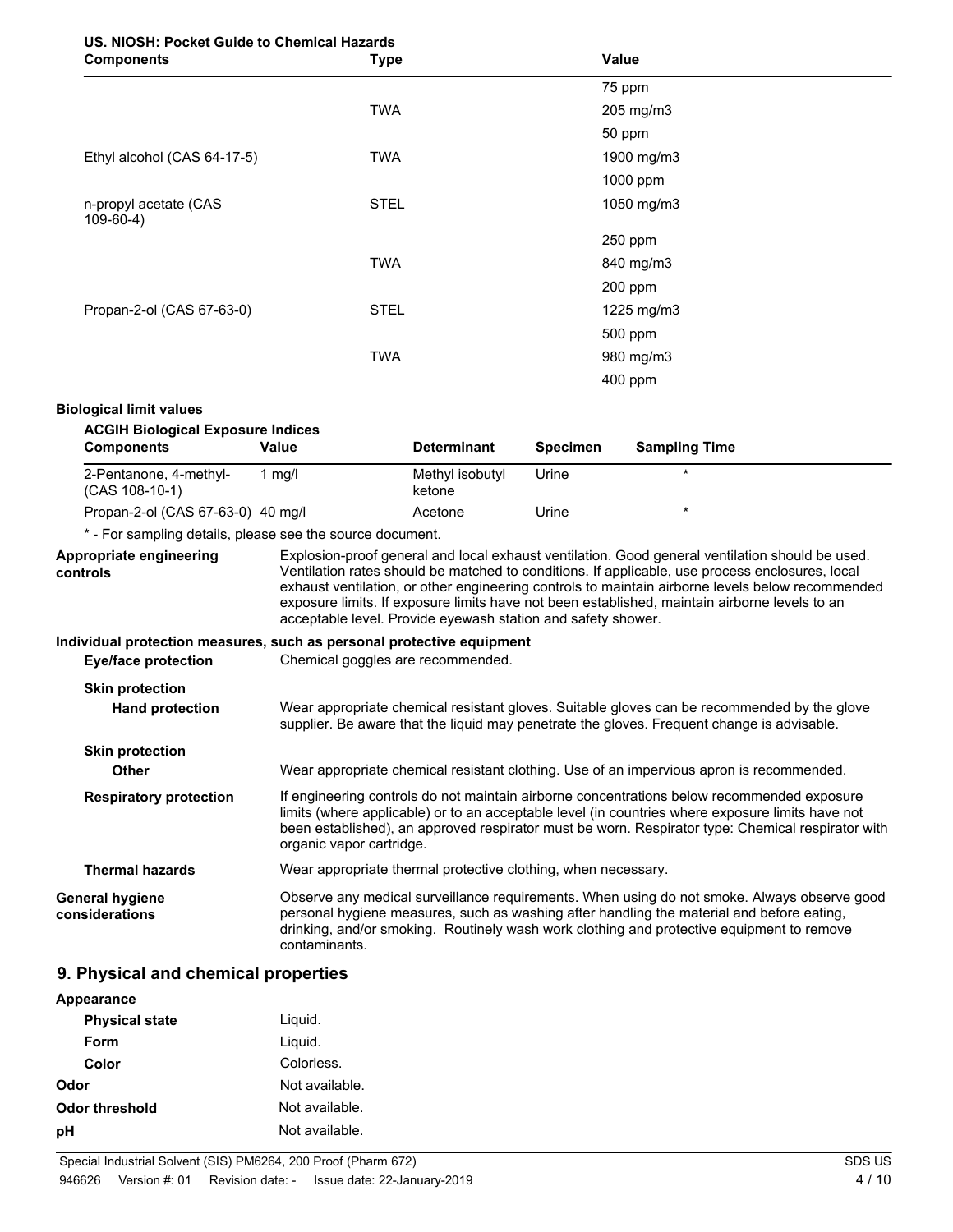| Melting point/freezing point                      | $-173.2$ °F (-114 °C)                                                                                                                                                    |  |
|---------------------------------------------------|--------------------------------------------------------------------------------------------------------------------------------------------------------------------------|--|
| Initial boiling point and boiling<br>range        | 176 °F (80 °C)                                                                                                                                                           |  |
| <b>Flash point</b>                                | 57.2 °F (14.0 °C) closed cup                                                                                                                                             |  |
| <b>Evaporation rate</b>                           | Expected to be rapid.                                                                                                                                                    |  |
| Flammability (solid, gas)                         | Not applicable.                                                                                                                                                          |  |
| Upper/lower flammability or explosive limits      |                                                                                                                                                                          |  |
| <b>Flammability limit - lower</b><br>(%)          | $3.3 %$ V/V                                                                                                                                                              |  |
| <b>Flammability limit - upper</b><br>(%)          | 19 % v/v                                                                                                                                                                 |  |
| Vapor pressure                                    | 44.6 mm Hg (5.94 kPa)                                                                                                                                                    |  |
| <b>Vapor density</b>                              | 1.6 (air = 1)                                                                                                                                                            |  |
| <b>Relative density</b>                           | Not available.                                                                                                                                                           |  |
| Solubility(ies)                                   |                                                                                                                                                                          |  |
| Solubility (water)                                | completely soluble                                                                                                                                                       |  |
| <b>Partition coefficient</b><br>(n-octanol/water) | Not available.                                                                                                                                                           |  |
| <b>Auto-ignition temperature</b>                  | 685.4 °F (363 °C) (100% Ethyl alcohol)                                                                                                                                   |  |
| <b>Decomposition temperature</b>                  | Not available.                                                                                                                                                           |  |
| <b>Viscosity</b>                                  | Not available.                                                                                                                                                           |  |
| <b>Other information</b>                          |                                                                                                                                                                          |  |
| <b>Explosive properties</b>                       | Not explosive.                                                                                                                                                           |  |
| <b>Oxidizing properties</b>                       | Not oxidizing.                                                                                                                                                           |  |
| 10. Stability and reactivity                      |                                                                                                                                                                          |  |
| <b>Reactivity</b>                                 | The product is stable and non-reactive under normal conditions of use, storage and transport.                                                                            |  |
| <b>Chemical stability</b>                         | Material is stable under normal conditions.                                                                                                                              |  |
| <b>Possibility of hazardous</b><br>reactions      | No dangerous reaction known under conditions of normal use.                                                                                                              |  |
| <b>Conditions to avoid</b>                        | Keep away from heat, hot surfaces, sparks, open flames and other ignition sources. Avoid<br>temperatures exceeding the flash point. Contact with incompatible materials. |  |

|                                     | tomporatures executing the nash point. Contact with incompatible materials. |
|-------------------------------------|-----------------------------------------------------------------------------|
| Incompatible materials              | Acids. Strong oxidizing agents. Chlorine. Isocyanates.                      |
| Hazardous decomposition<br>products | No hazardous decomposition products are known.                              |

# **11. Toxicological information**

## **Information on likely routes of exposure**

| <b>Inhalation</b>                                                                  | Prolonged inhalation may be harmful.                                                                                         |
|------------------------------------------------------------------------------------|------------------------------------------------------------------------------------------------------------------------------|
| <b>Skin contact</b>                                                                | Prolonged skin contact may cause temporary irritation.                                                                       |
| Eye contact                                                                        | Causes serious eve irritation.                                                                                               |
| Ingestion                                                                          | Expected to be a low ingestion hazard.                                                                                       |
| Symptoms related to the<br>physical, chemical and<br>toxicological characteristics | Headache. Severe eye irritation. Symptoms may include stinging, tearing, redness, swelling, and<br>blurred vision. Coughing. |

## **Information on toxicological effects**

| <b>Acute toxicity</b>                 |                |                     |
|---------------------------------------|----------------|---------------------|
| <b>Components</b>                     | <b>Species</b> | <b>Test Results</b> |
| 2-Pentanone, 4-methyl- (CAS 108-10-1) |                |                     |
| <b>Acute</b>                          |                |                     |
| <b>Dermal</b>                         |                |                     |
| LD50                                  | Rabbit         | > 16000 mg/kg       |
|                                       |                |                     |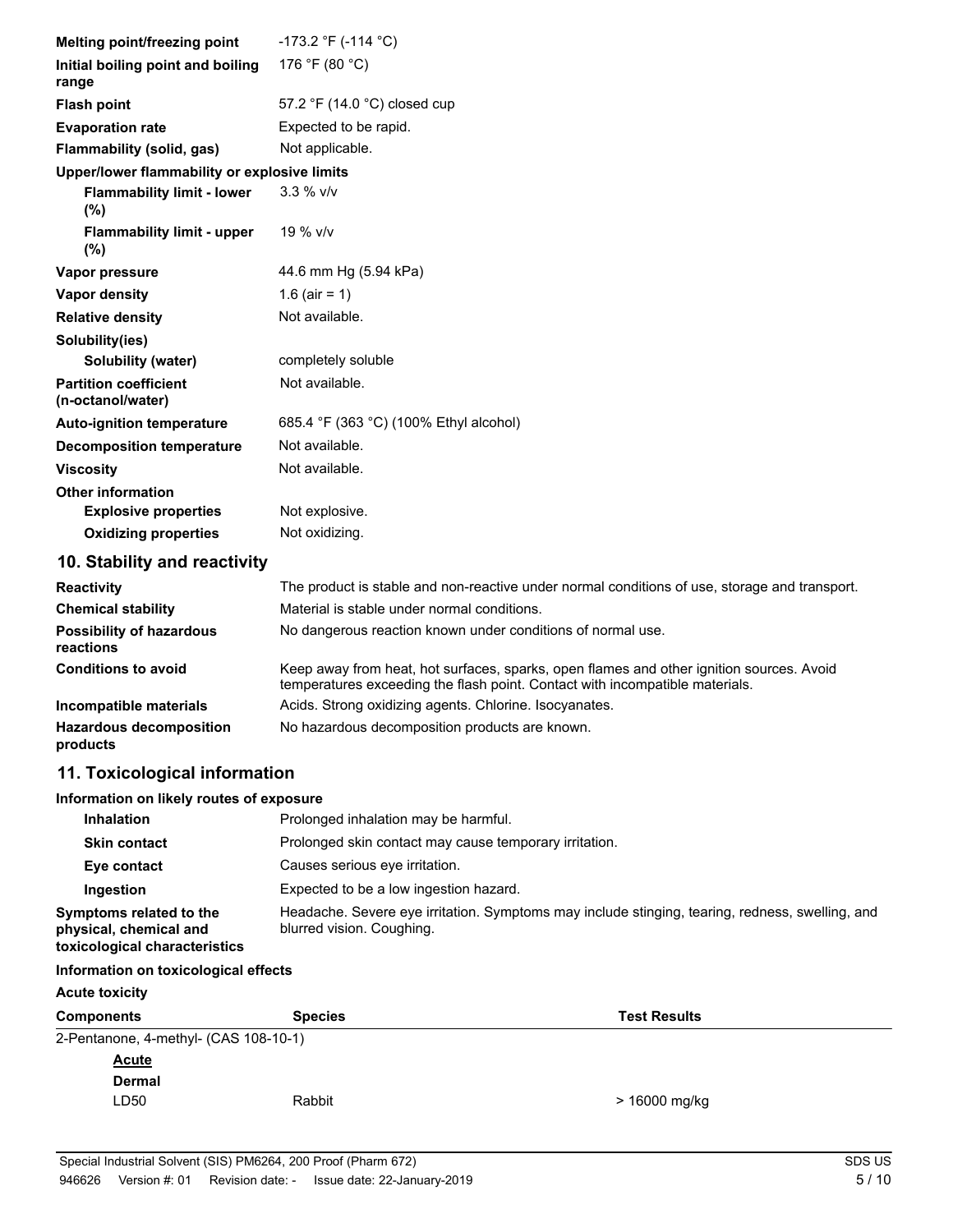| <b>Components</b>                                                                                      | <b>Species</b>                |                                                                                                                     |                                                        | <b>Test Results</b>                                                                                                                                                                                   |
|--------------------------------------------------------------------------------------------------------|-------------------------------|---------------------------------------------------------------------------------------------------------------------|--------------------------------------------------------|-------------------------------------------------------------------------------------------------------------------------------------------------------------------------------------------------------|
| Oral                                                                                                   |                               |                                                                                                                     |                                                        |                                                                                                                                                                                                       |
| LD50                                                                                                   | Rat                           |                                                                                                                     |                                                        | 3200 mg/kg                                                                                                                                                                                            |
| Ethyl alcohol (CAS 64-17-5)                                                                            |                               |                                                                                                                     |                                                        |                                                                                                                                                                                                       |
| <b>Acute</b>                                                                                           |                               |                                                                                                                     |                                                        |                                                                                                                                                                                                       |
| <b>Inhalation</b>                                                                                      |                               |                                                                                                                     |                                                        |                                                                                                                                                                                                       |
| Vapor<br>LC50                                                                                          | Rat                           |                                                                                                                     |                                                        | 117 - 125 mg/l, 4 Hours                                                                                                                                                                               |
| Oral                                                                                                   |                               |                                                                                                                     |                                                        |                                                                                                                                                                                                       |
| LD50                                                                                                   | Rat                           |                                                                                                                     |                                                        | 10470 mg/kg                                                                                                                                                                                           |
| Propan-2-ol (CAS 67-63-0)                                                                              |                               |                                                                                                                     |                                                        |                                                                                                                                                                                                       |
| <u>Acute</u>                                                                                           |                               |                                                                                                                     |                                                        |                                                                                                                                                                                                       |
| <b>Dermal</b>                                                                                          |                               |                                                                                                                     |                                                        |                                                                                                                                                                                                       |
| LD50                                                                                                   | Rabbit                        |                                                                                                                     |                                                        | 12870 mg/kg                                                                                                                                                                                           |
| <b>Inhalation</b>                                                                                      |                               |                                                                                                                     |                                                        |                                                                                                                                                                                                       |
| Vapor                                                                                                  |                               |                                                                                                                     |                                                        |                                                                                                                                                                                                       |
| <b>LC50</b>                                                                                            | Rat                           |                                                                                                                     |                                                        | 72.6 mg/l, 4 hours                                                                                                                                                                                    |
| Oral                                                                                                   |                               |                                                                                                                     |                                                        |                                                                                                                                                                                                       |
| LD50                                                                                                   | Rat                           |                                                                                                                     |                                                        | 4710 mg/kg                                                                                                                                                                                            |
| <b>Skin corrosion/irritation</b>                                                                       |                               |                                                                                                                     | Prolonged skin contact may cause temporary irritation. |                                                                                                                                                                                                       |
| Serious eye damage/eye<br>irritation                                                                   |                               | Causes serious eye irritation.                                                                                      |                                                        |                                                                                                                                                                                                       |
| Respiratory or skin sensitization                                                                      |                               |                                                                                                                     |                                                        |                                                                                                                                                                                                       |
| <b>Respiratory sensitization</b>                                                                       | Not a respiratory sensitizer. |                                                                                                                     |                                                        |                                                                                                                                                                                                       |
| <b>Skin sensitization</b>                                                                              |                               | This product is not expected to cause skin sensitization.                                                           |                                                        |                                                                                                                                                                                                       |
| Germ cell mutagenicity                                                                                 |                               | No data available to indicate product or any components present at greater than 0.1% are<br>mutagenic or genotoxic. |                                                        |                                                                                                                                                                                                       |
| Carcinogenicity                                                                                        |                               | Suspected of causing cancer.                                                                                        |                                                        |                                                                                                                                                                                                       |
| IARC Monographs. Overall Evaluation of Carcinogenicity                                                 |                               |                                                                                                                     |                                                        |                                                                                                                                                                                                       |
| 2-Pentanone, 4-methyl- (CAS 108-10-1)<br>Propan-2-ol (CAS 67-63-0)<br><b>NTP Report on Carcinogens</b> |                               |                                                                                                                     | 2B Possibly carcinogenic to humans.                    | 3 Not classifiable as to carcinogenicity to humans.                                                                                                                                                   |
| Not listed.<br>OSHA Specifically Regulated Substances (29 CFR 1910.1001-1053)                          |                               |                                                                                                                     |                                                        |                                                                                                                                                                                                       |
| Not regulated.                                                                                         |                               |                                                                                                                     |                                                        |                                                                                                                                                                                                       |
| <b>Reproductive toxicity</b>                                                                           |                               |                                                                                                                     |                                                        | This product is not expected to cause reproductive or developmental effects.                                                                                                                          |
| Specific target organ toxicity -<br>single exposure                                                    | Not classified.               |                                                                                                                     |                                                        |                                                                                                                                                                                                       |
| Specific target organ toxicity -<br>repeated exposure                                                  | Not classified.               |                                                                                                                     |                                                        |                                                                                                                                                                                                       |
| <b>Aspiration hazard</b>                                                                               |                               | Not an aspiration hazard.                                                                                           |                                                        |                                                                                                                                                                                                       |
| <b>Chronic effects</b>                                                                                 |                               | Prolonged inhalation may be harmful. Prolonged exposure may cause chronic effects.                                  |                                                        |                                                                                                                                                                                                       |
| 12. Ecological information                                                                             |                               |                                                                                                                     |                                                        |                                                                                                                                                                                                       |
| <b>Ecotoxicity</b>                                                                                     |                               |                                                                                                                     |                                                        | The product is not classified as environmentally hazardous. However, this does not exclude the<br>possibility that large or frequent spills can have a harmful or damaging effect on the environment. |
| <b>Components</b>                                                                                      |                               | <b>Species</b>                                                                                                      |                                                        | <b>Test Results</b>                                                                                                                                                                                   |
| 2-Pentanone, 4-methyl- (CAS 108-10-1)                                                                  |                               |                                                                                                                     |                                                        |                                                                                                                                                                                                       |
| <b>Aquatic</b>                                                                                         |                               |                                                                                                                     |                                                        |                                                                                                                                                                                                       |
| Acute                                                                                                  |                               |                                                                                                                     |                                                        |                                                                                                                                                                                                       |
| Crustacea                                                                                              | <b>EC50</b><br>LC50           | Water flea (Daphnia magna)                                                                                          |                                                        | 3682 mg/l, 24 hours                                                                                                                                                                                   |
| Fish                                                                                                   |                               | Pimephales promelas                                                                                                 |                                                        | 505 mg/l, 96 Hours                                                                                                                                                                                    |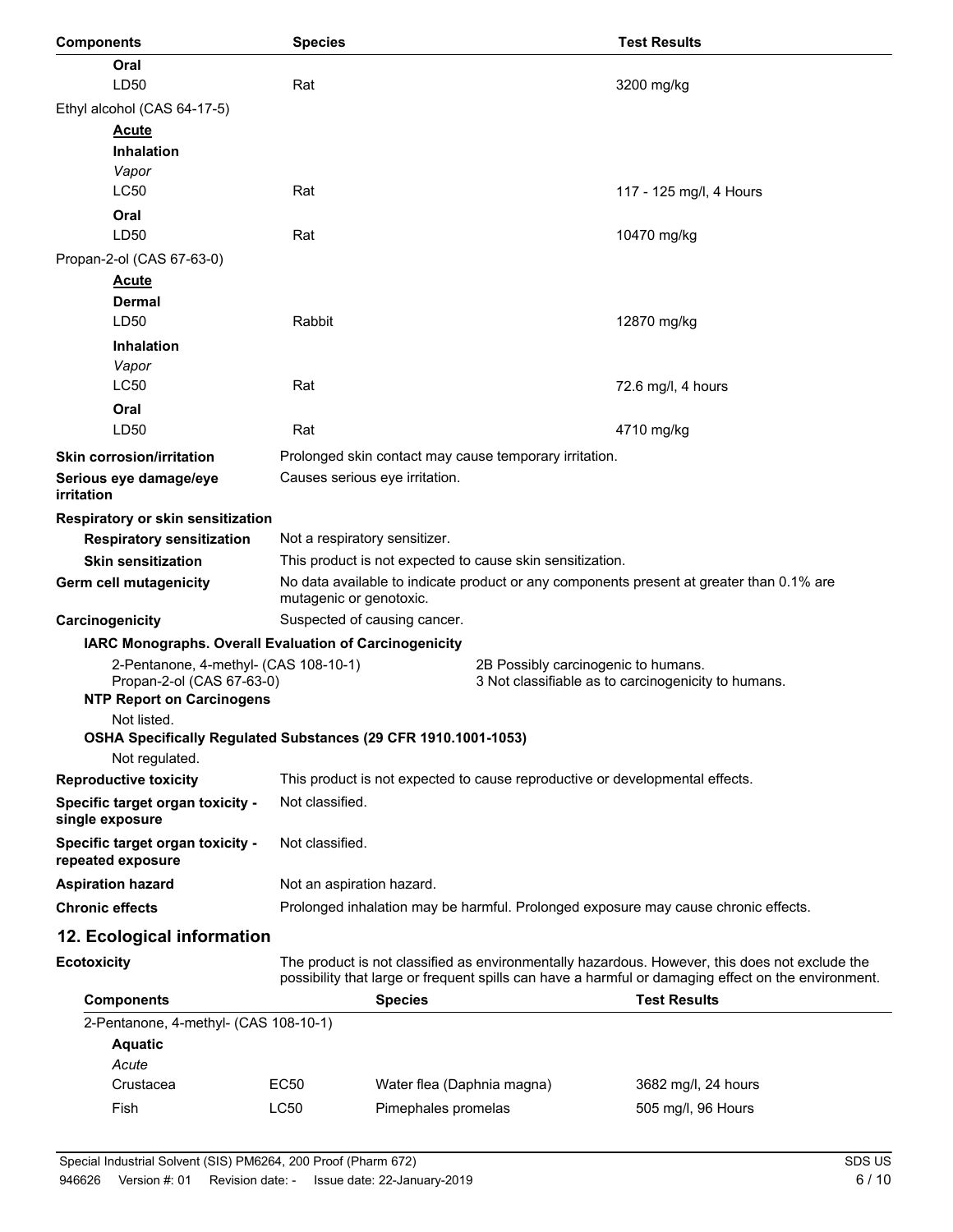| <b>Components</b>                                                        |                   | <b>Species</b>                                                                                                                                                                              | <b>Test Results</b>                                                                                                                                                                             |
|--------------------------------------------------------------------------|-------------------|---------------------------------------------------------------------------------------------------------------------------------------------------------------------------------------------|-------------------------------------------------------------------------------------------------------------------------------------------------------------------------------------------------|
| Chronic                                                                  |                   |                                                                                                                                                                                             |                                                                                                                                                                                                 |
| Crustacea                                                                | <b>EC50</b>       | Daphnia magna                                                                                                                                                                               | 78 mg/l, 21 days                                                                                                                                                                                |
| <b>Fish</b>                                                              | <b>NOEC</b>       | Pimephales promelas                                                                                                                                                                         | 57 mg/l, 31 days                                                                                                                                                                                |
| Ethyl alcohol (CAS 64-17-5)                                              |                   |                                                                                                                                                                                             |                                                                                                                                                                                                 |
| <b>Aquatic</b>                                                           |                   |                                                                                                                                                                                             |                                                                                                                                                                                                 |
| Algae                                                                    | <b>EC10</b>       | Freshwater algae                                                                                                                                                                            | 11.5 mg/l, 72 hours                                                                                                                                                                             |
|                                                                          | <b>EC50</b>       | Freshwater algae                                                                                                                                                                            | 275 mg/l, 72 hours                                                                                                                                                                              |
|                                                                          |                   | Marine water algae                                                                                                                                                                          | 1900 mg/l                                                                                                                                                                                       |
|                                                                          | <b>NOEC</b>       | Marine water algae                                                                                                                                                                          | 1580 mg/l                                                                                                                                                                                       |
| Fish                                                                     | <b>LC50</b>       | Freshwater fish                                                                                                                                                                             | 11200 mg/l, 24 hours                                                                                                                                                                            |
|                                                                          | <b>NOEC</b>       | Freshwater fish                                                                                                                                                                             | 250 mg/l                                                                                                                                                                                        |
| Invertebrate                                                             | <b>EC50</b>       | Freshwater invertebrate                                                                                                                                                                     | 5012 mg/l, 48 hours                                                                                                                                                                             |
|                                                                          |                   | Marine water invertebrate                                                                                                                                                                   | 857 mg/l, 48 hours                                                                                                                                                                              |
|                                                                          | <b>NOEC</b>       | Freshwater invertebrate                                                                                                                                                                     | 9.6 mg/l, 10 days                                                                                                                                                                               |
|                                                                          |                   | Marine water invertebrate                                                                                                                                                                   | 79 mg/l, 96 hours                                                                                                                                                                               |
| Other                                                                    | <b>EC50</b>       | Lemna minor                                                                                                                                                                                 | 4432 mg/l, 7 days                                                                                                                                                                               |
|                                                                          | <b>NOEC</b>       | Lemna minor                                                                                                                                                                                 | 280 mg/l, 7 days                                                                                                                                                                                |
| <b>Other</b>                                                             |                   |                                                                                                                                                                                             |                                                                                                                                                                                                 |
| Micro-organisms                                                          | <b>LC50</b>       | Micro-organisms                                                                                                                                                                             | 5800 mg/l, 4 hours                                                                                                                                                                              |
| <b>Terrestial</b>                                                        |                   |                                                                                                                                                                                             |                                                                                                                                                                                                 |
| Plant                                                                    | <b>EC50</b>       | <b>Terrestrial plant</b>                                                                                                                                                                    | 633 mg/kg dw                                                                                                                                                                                    |
| Propan-2-ol (CAS 67-63-0)                                                |                   |                                                                                                                                                                                             |                                                                                                                                                                                                 |
| <b>Aquatic</b>                                                           |                   |                                                                                                                                                                                             |                                                                                                                                                                                                 |
| Acute<br>Crustacea                                                       | <b>LC50</b>       | Daphnia magna                                                                                                                                                                               | > 10000 mg/l, 24 hours                                                                                                                                                                          |
| Fish                                                                     | <b>LC50</b>       | Pimephales promelas                                                                                                                                                                         | 9640 mg/l, 96 hours                                                                                                                                                                             |
| Chronic                                                                  |                   |                                                                                                                                                                                             |                                                                                                                                                                                                 |
| Crustacea                                                                | EC50              | Daphnia magna                                                                                                                                                                               | > 100 mg/l, 21 days                                                                                                                                                                             |
|                                                                          | <b>NOEC</b>       | Daphnia magna                                                                                                                                                                               | 141 mg/l, 16 days                                                                                                                                                                               |
|                                                                          |                   |                                                                                                                                                                                             | 30 mg/l, 21 days                                                                                                                                                                                |
|                                                                          |                   |                                                                                                                                                                                             |                                                                                                                                                                                                 |
| <b>Persistence and degradability</b><br><b>Bioaccumulative potential</b> |                   | No data is available on the degradability of this product.                                                                                                                                  |                                                                                                                                                                                                 |
| Partition coefficient n-octanol / water (log Kow)                        |                   |                                                                                                                                                                                             |                                                                                                                                                                                                 |
| 2-Pentanone, 4-methyl- (CAS 108-10-1)                                    |                   | 1.31                                                                                                                                                                                        |                                                                                                                                                                                                 |
| Propan-2-ol (CAS 67-63-0)                                                |                   | 0.05                                                                                                                                                                                        |                                                                                                                                                                                                 |
| n-propyl acetate (CAS 109-60-4)                                          |                   | 1.23                                                                                                                                                                                        |                                                                                                                                                                                                 |
| <b>Mobility in soil</b><br>Other adverse effects                         |                   | The product is completely soluble in water.                                                                                                                                                 | No other adverse environmental effects (e.g. ozone depletion, photochemical ozone creation                                                                                                      |
|                                                                          |                   |                                                                                                                                                                                             | potential, endocrine disruption, global warming potential) are expected from this component.                                                                                                    |
| 13. Disposal considerations                                              |                   |                                                                                                                                                                                             |                                                                                                                                                                                                 |
| <b>Disposal instructions</b>                                             |                   |                                                                                                                                                                                             | Collect and reclaim or dispose in sealed containers at licensed waste disposal site. Incinerate the                                                                                             |
|                                                                          | regulations.      |                                                                                                                                                                                             | material under controlled conditions in an approved incinerator. Do not incinerate sealed<br>containers. Dispose of contents/container in accordance with local/regional/national/international |
| Local disposal regulations                                               |                   | Dispose in accordance with all applicable regulations.                                                                                                                                      |                                                                                                                                                                                                 |
| Hazardous waste code                                                     | disposal company. |                                                                                                                                                                                             | The waste code should be assigned in discussion between the user, the producer and the waste                                                                                                    |
| Waste from residues / unused<br>products                                 |                   | Dispose of in accordance with local regulations. Empty containers or liners may retain some<br>product residues. This material and its container must be disposed of in a safe manner (see: |                                                                                                                                                                                                 |

Disposal instructions).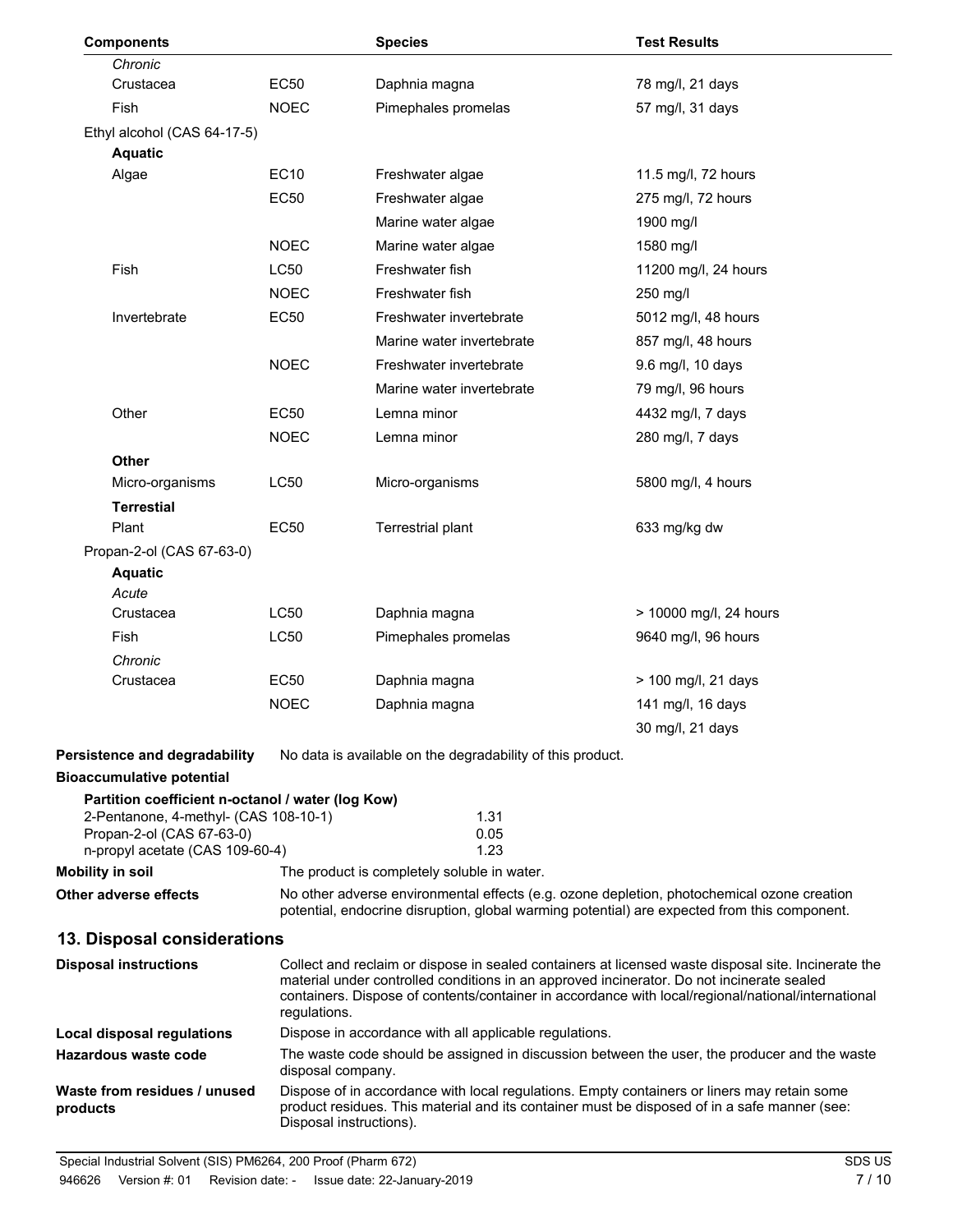**Contaminated packaging**

Since emptied containers may retain product residue, follow label warnings even after container is emptied. Empty containers should be taken to an approved waste handling site for recycling or disposal.

## **14. Transport information**

| <b>DOT</b>                                     |                                                                                                      |  |  |
|------------------------------------------------|------------------------------------------------------------------------------------------------------|--|--|
| UN number                                      | <b>UN1987</b>                                                                                        |  |  |
| UN proper shipping name                        | Alcohols, n.o.s. (Ethyl alcohol, Propan-2-ol)                                                        |  |  |
| <b>Transport hazard class(es)</b>              |                                                                                                      |  |  |
| <b>Class</b>                                   | $\ensuremath{\mathsf{3}}$                                                                            |  |  |
| <b>Subsidiary risk</b>                         |                                                                                                      |  |  |
| Label(s)                                       | 3                                                                                                    |  |  |
| <b>Packing group</b>                           | Ш                                                                                                    |  |  |
| <b>Environmental hazards</b>                   |                                                                                                      |  |  |
| <b>Marine pollutant</b>                        | No.                                                                                                  |  |  |
|                                                | Special precautions for user Read safety instructions, SDS and emergency procedures before handling. |  |  |
| <b>Special provisions</b>                      | 172, IB2, T7, TP1, TP8, TP28                                                                         |  |  |
| <b>Packaging exceptions</b>                    | 4b, 150                                                                                              |  |  |
| Packaging non bulk                             | 202                                                                                                  |  |  |
| Packaging bulk                                 | 242                                                                                                  |  |  |
| <b>IATA</b>                                    |                                                                                                      |  |  |
| <b>UN number</b>                               | <b>UN1987</b>                                                                                        |  |  |
| UN proper shipping name                        | Alcohols, n.o.s. (Ethyl alcohol, Propan-2-ol)                                                        |  |  |
| <b>Transport hazard class(es)</b>              |                                                                                                      |  |  |
| <b>Class</b>                                   | 3                                                                                                    |  |  |
| <b>Subsidiary risk</b>                         |                                                                                                      |  |  |
| Packing group                                  | $\mathsf{II}$                                                                                        |  |  |
| <b>Environmental hazards</b>                   | No.                                                                                                  |  |  |
| <b>ERG Code</b>                                | 3L                                                                                                   |  |  |
|                                                | Special precautions for user Read safety instructions, SDS and emergency procedures before handling. |  |  |
| <b>IMDG</b>                                    |                                                                                                      |  |  |
| <b>UN number</b>                               | <b>UN1987</b>                                                                                        |  |  |
| UN proper shipping name                        | ALCOHOLS, N.O.S. (Ethyl alcohol, Propan-2-ol)                                                        |  |  |
| <b>Transport hazard class(es)</b>              |                                                                                                      |  |  |
| <b>Class</b>                                   | $\ensuremath{\mathsf{3}}$                                                                            |  |  |
| <b>Subsidiary risk</b>                         |                                                                                                      |  |  |
| Packing group                                  | $\mathsf{II}$                                                                                        |  |  |
| <b>Environmental hazards</b>                   |                                                                                                      |  |  |
| <b>Marine pollutant</b>                        | No.                                                                                                  |  |  |
| <b>EmS</b>                                     | F-E, S-D                                                                                             |  |  |
|                                                | Special precautions for user Read safety instructions, SDS and emergency procedures before handling. |  |  |
| Transport in bulk according to                 | Not established.                                                                                     |  |  |
| Annex II of MARPOL 73/78 and                   |                                                                                                      |  |  |
| the <b>IBC</b> Code                            |                                                                                                      |  |  |
| 15. Regulatory information                     |                                                                                                      |  |  |
|                                                |                                                                                                      |  |  |
| <b>US federal regulations</b>                  | This product is a "Hazardous Chemical" as defined by the OSHA Hazard Communication                   |  |  |
|                                                | Standard, 29 CFR 1910.1200.                                                                          |  |  |
|                                                | TSCA Section 12(b) Export Notification (40 CFR 707, Subpt. D)                                        |  |  |
| Not regulated.                                 |                                                                                                      |  |  |
|                                                | <b>CERCLA Hazardous Substance List (40 CFR 302.4)</b>                                                |  |  |
| 2-Pentanone, 4-methyl- (CAS 108-10-1)          | Listed.                                                                                              |  |  |
| n-propyl acetate (CAS 109-60-4)                | Listed.                                                                                              |  |  |
| Propan-2-ol (CAS 67-63-0)                      | Listed.                                                                                              |  |  |
| <b>SARA 304 Emergency release notification</b> |                                                                                                      |  |  |
| Not regulated.                                 |                                                                                                      |  |  |
|                                                | OSHA Specifically Regulated Substances (29 CFR 1910.1001-1053)                                       |  |  |
| Not regulated.                                 |                                                                                                      |  |  |
| <b>Toxic Substances Control</b>                | All components of the mixture on the TSCA 8(b) inventory are designated "active".                    |  |  |
| Act (TSCA)                                     |                                                                                                      |  |  |
|                                                |                                                                                                      |  |  |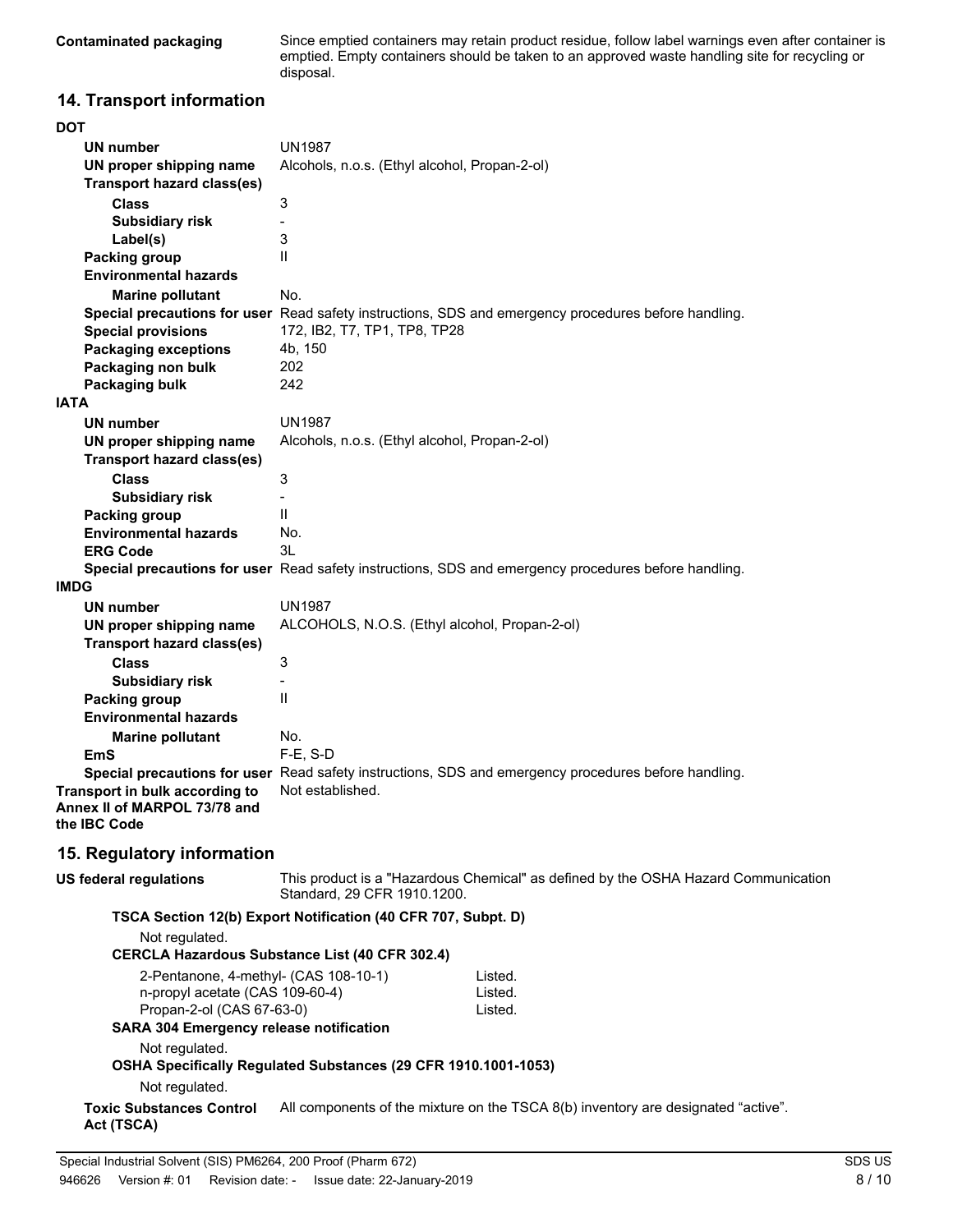| <b>SARA 302 Extremely hazardous substance</b>                                                                                        |                                              |                                                                                                                                                                                                                                                                                                                                                                                                                                                                                                                                                                                                                                                                                                                                                                                                                                                                                                                                                                                                                                                                                                                                                                   |
|--------------------------------------------------------------------------------------------------------------------------------------|----------------------------------------------|-------------------------------------------------------------------------------------------------------------------------------------------------------------------------------------------------------------------------------------------------------------------------------------------------------------------------------------------------------------------------------------------------------------------------------------------------------------------------------------------------------------------------------------------------------------------------------------------------------------------------------------------------------------------------------------------------------------------------------------------------------------------------------------------------------------------------------------------------------------------------------------------------------------------------------------------------------------------------------------------------------------------------------------------------------------------------------------------------------------------------------------------------------------------|
|                                                                                                                                      |                                              |                                                                                                                                                                                                                                                                                                                                                                                                                                                                                                                                                                                                                                                                                                                                                                                                                                                                                                                                                                                                                                                                                                                                                                   |
| SARA 311/312 Hazardous<br>Yes                                                                                                        |                                              |                                                                                                                                                                                                                                                                                                                                                                                                                                                                                                                                                                                                                                                                                                                                                                                                                                                                                                                                                                                                                                                                                                                                                                   |
| Carcinogenicity                                                                                                                      |                                              |                                                                                                                                                                                                                                                                                                                                                                                                                                                                                                                                                                                                                                                                                                                                                                                                                                                                                                                                                                                                                                                                                                                                                                   |
|                                                                                                                                      | <b>CAS number</b>                            | % by wt.                                                                                                                                                                                                                                                                                                                                                                                                                                                                                                                                                                                                                                                                                                                                                                                                                                                                                                                                                                                                                                                                                                                                                          |
|                                                                                                                                      | 67-63-0                                      | 8.67                                                                                                                                                                                                                                                                                                                                                                                                                                                                                                                                                                                                                                                                                                                                                                                                                                                                                                                                                                                                                                                                                                                                                              |
|                                                                                                                                      |                                              |                                                                                                                                                                                                                                                                                                                                                                                                                                                                                                                                                                                                                                                                                                                                                                                                                                                                                                                                                                                                                                                                                                                                                                   |
|                                                                                                                                      |                                              |                                                                                                                                                                                                                                                                                                                                                                                                                                                                                                                                                                                                                                                                                                                                                                                                                                                                                                                                                                                                                                                                                                                                                                   |
| 2-Pentanone, 4-methyl- (CAS 108-10-1)                                                                                                |                                              |                                                                                                                                                                                                                                                                                                                                                                                                                                                                                                                                                                                                                                                                                                                                                                                                                                                                                                                                                                                                                                                                                                                                                                   |
|                                                                                                                                      |                                              |                                                                                                                                                                                                                                                                                                                                                                                                                                                                                                                                                                                                                                                                                                                                                                                                                                                                                                                                                                                                                                                                                                                                                                   |
| Not regulated.                                                                                                                       |                                              |                                                                                                                                                                                                                                                                                                                                                                                                                                                                                                                                                                                                                                                                                                                                                                                                                                                                                                                                                                                                                                                                                                                                                                   |
| <b>Chemical Code Number</b>                                                                                                          |                                              |                                                                                                                                                                                                                                                                                                                                                                                                                                                                                                                                                                                                                                                                                                                                                                                                                                                                                                                                                                                                                                                                                                                                                                   |
| 2-Pentanone, 4-methyl- (CAS 108-10-1)                                                                                                | 6715                                         |                                                                                                                                                                                                                                                                                                                                                                                                                                                                                                                                                                                                                                                                                                                                                                                                                                                                                                                                                                                                                                                                                                                                                                   |
| 2-Pentanone, 4-methyl- (CAS 108-10-1)                                                                                                | 35 %WV                                       |                                                                                                                                                                                                                                                                                                                                                                                                                                                                                                                                                                                                                                                                                                                                                                                                                                                                                                                                                                                                                                                                                                                                                                   |
| 2-Pentanone, 4-methyl- (CAS 108-10-1)                                                                                                | 6715                                         |                                                                                                                                                                                                                                                                                                                                                                                                                                                                                                                                                                                                                                                                                                                                                                                                                                                                                                                                                                                                                                                                                                                                                                   |
| 2-Pentanone, 4-methyl- (CAS 108-10-1)<br>Ethyl alcohol (CAS 64-17-5)<br>n-propyl acetate (CAS 109-60-4)                              | Low priority<br>Low priority<br>Low priority |                                                                                                                                                                                                                                                                                                                                                                                                                                                                                                                                                                                                                                                                                                                                                                                                                                                                                                                                                                                                                                                                                                                                                                   |
|                                                                                                                                      |                                              |                                                                                                                                                                                                                                                                                                                                                                                                                                                                                                                                                                                                                                                                                                                                                                                                                                                                                                                                                                                                                                                                                                                                                                   |
| US. Massachusetts RTK - Substance List                                                                                               |                                              |                                                                                                                                                                                                                                                                                                                                                                                                                                                                                                                                                                                                                                                                                                                                                                                                                                                                                                                                                                                                                                                                                                                                                                   |
| 2-Pentanone, 4-methyl- (CAS 108-10-1)<br>Ethyl alcohol (CAS 64-17-5)<br>n-propyl acetate (CAS 109-60-4)<br>Propan-2-ol (CAS 67-63-0) |                                              |                                                                                                                                                                                                                                                                                                                                                                                                                                                                                                                                                                                                                                                                                                                                                                                                                                                                                                                                                                                                                                                                                                                                                                   |
| 2-Pentanone, 4-methyl- (CAS 108-10-1)<br>Ethyl alcohol (CAS 64-17-5)<br>n-propyl acetate (CAS 109-60-4)<br>Propan-2-ol (CAS 67-63-0) |                                              |                                                                                                                                                                                                                                                                                                                                                                                                                                                                                                                                                                                                                                                                                                                                                                                                                                                                                                                                                                                                                                                                                                                                                                   |
| 2-Pentanone, 4-methyl- (CAS 108-10-1)<br>Ethyl alcohol (CAS 64-17-5)<br>n-propyl acetate (CAS 109-60-4)<br>Propan-2-ol (CAS 67-63-0) |                                              |                                                                                                                                                                                                                                                                                                                                                                                                                                                                                                                                                                                                                                                                                                                                                                                                                                                                                                                                                                                                                                                                                                                                                                   |
| 2-Pentanone, 4-methyl- (CAS 108-10-1)<br>Ethyl alcohol (CAS 64-17-5)<br>n-propyl acetate (CAS 109-60-4)<br>Propan-2-ol (CAS 67-63-0) |                                              |                                                                                                                                                                                                                                                                                                                                                                                                                                                                                                                                                                                                                                                                                                                                                                                                                                                                                                                                                                                                                                                                                                                                                                   |
|                                                                                                                                      |                                              |                                                                                                                                                                                                                                                                                                                                                                                                                                                                                                                                                                                                                                                                                                                                                                                                                                                                                                                                                                                                                                                                                                                                                                   |
|                                                                                                                                      |                                              |                                                                                                                                                                                                                                                                                                                                                                                                                                                                                                                                                                                                                                                                                                                                                                                                                                                                                                                                                                                                                                                                                                                                                                   |
|                                                                                                                                      |                                              |                                                                                                                                                                                                                                                                                                                                                                                                                                                                                                                                                                                                                                                                                                                                                                                                                                                                                                                                                                                                                                                                                                                                                                   |
| 2-Pentanone, 4-methyl- (CAS 108-10-1)                                                                                                |                                              |                                                                                                                                                                                                                                                                                                                                                                                                                                                                                                                                                                                                                                                                                                                                                                                                                                                                                                                                                                                                                                                                                                                                                                   |
|                                                                                                                                      | Propan-2-ol (CAS 67-63-0)                    | Superfund Amendments and Reauthorization Act of 1986 (SARA)<br>Flammable (gases, aerosols, liquids, or solids)<br>Serious eye damage or eye irritation<br>Clean Air Act (CAA) Section 112 Hazardous Air Pollutants (HAPs) List<br>Clean Air Act (CAA) Section 112(r) Accidental Release Prevention (40 CFR 68.130)<br>Drug Enforcement Administration (DEA). List 2, Essential Chemicals (21 CFR 1310.02(b) and 1310.04(f)(2) and<br>Drug Enforcement Administration (DEA). List 1 & 2 Exempt Chemical Mixtures (21 CFR 1310.12(c))<br><b>DEA Exempt Chemical Mixtures Code Number</b><br>FEMA Priority Substances Respiratory Health and Safety in the Flavor Manufacturing Workplace<br>Low priority<br>US. New Jersey Worker and Community Right-to-Know Act<br>US. Pennsylvania Worker and Community Right-to-Know Law<br>WARNING: This product can expose you to 2-Pentanone, 4-methyl-, which is known to the State of California<br>to cause cancer and birth defects or other reproductive harm. For more information go<br>to www.P65Warnings.ca.gov.<br>California Proposition 65 - CRT: Listed date/Carcinogenic substance<br>Listed: November 4, 2011 |